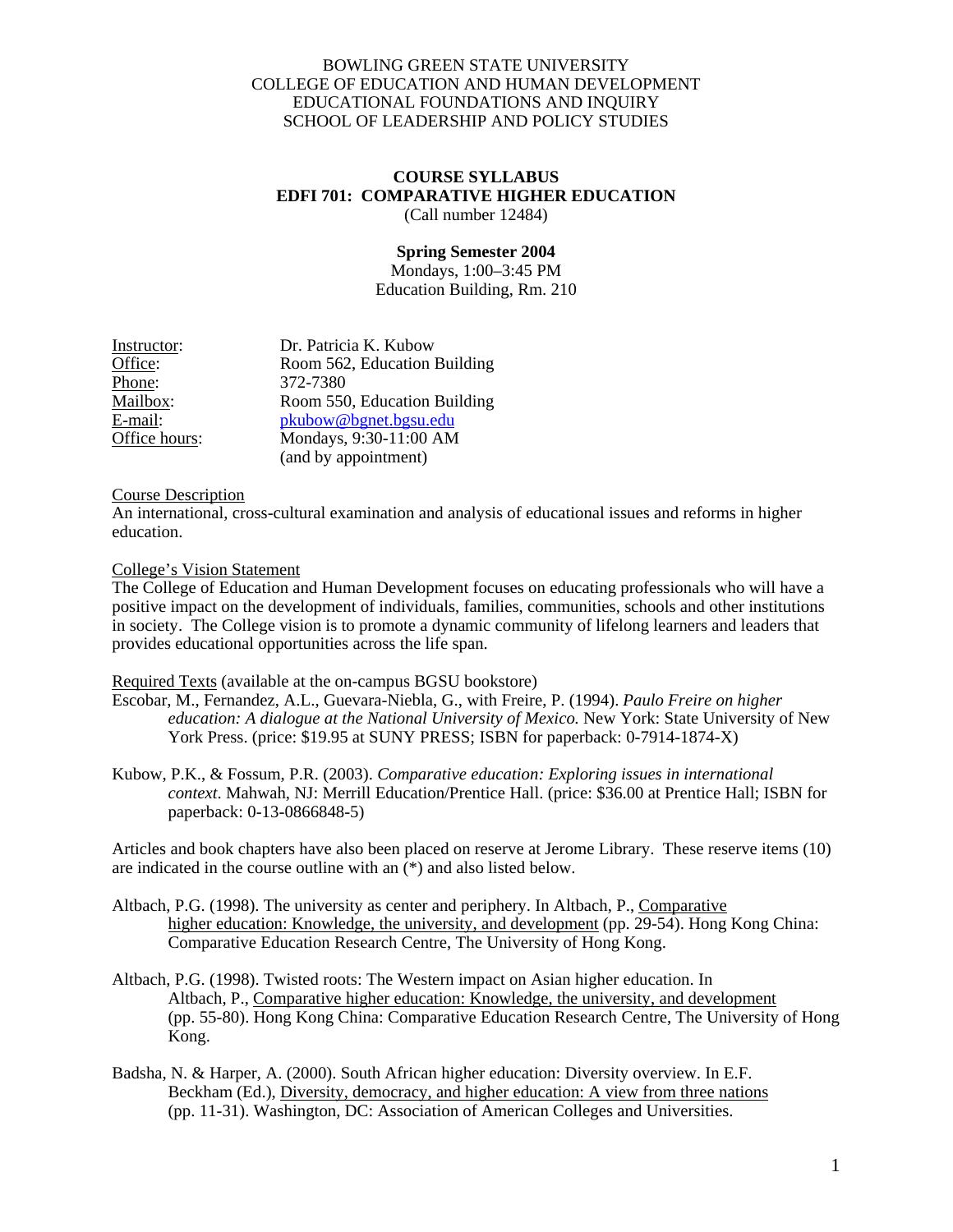- Hoffman, D.M. (1999, November). Culture and comparative education: Toward decentering and recentering the discourse. Comparative Education Review, 43(4), 464-488.
- Ideta, L.M. & Cooper, J.E. (1999). Asian women leaders of higher education: Stories of strength and self discovery. In L.K. Christian-Smith & K.S. Kellor (Eds.), Everyday knowledge and uncommon truths: Women of the academy (pp. 129-146). Boulder, CO: Westview Press.
- Mickelson, R.A., Nkomo, M., & Smith, S.S. (2001, February). Education, ethnicity, gender, and social transformation in Israel and South Africa. Comparative Education Review, 45(1), 1-35.
- Reagan, T. (2000). An introduction to the study of non-western educational traditions: A philosophical starting point. In T. Reagan, Non-western educational traditions: Alternative approaches to educational thought and practice  $(2^{nd}$  ed.) (pp. 1-23). Mahwah, NJ: Lawrence Erlbaum Associates.
- Reagan, T. (2000). "A wise child is talked to in proverbs": Traditional African educational thought and practice. In T. Reagan, Non-western educational traditions: Alternative approaches to educational thought and practice  $(2^{nd}$  ed.) (pp. 25-55). Mahwah, NJ: Lawrence Erlbaum Associates.
- Reagan, T. (2000). Developing the chun-tzu: Confucius and the Chinese educational heritage. In T. Reagan, Non-western educational traditions: Alternative approaches to educational thought and practice  $(2^{nd}$  ed.) (pp. 25-55). Mahwah, NJ: Lawrence Erlbaum Associates.
- Stromquist, N. (2002). Gender within globalized education. Education in a globalized world: The connectivity of economic power, technology, and knowledge. Lanham, MD: Rowman & Littlefield.

NOTE: The instructor reserves the right to require additional readings, as needed.

#### Course Objectives

- To examine the field of comparative higher education and to consider the role of higher education in light of increasing globalization
- To examine what is meant by 'comparison' or 'comparative' as related to the study of higher education
- To use analytical frameworks and to gain skills in scholarly reflection and critique
- To examine some of the primary research methodologies and methods used in the field
- To examine the factors to be considered in drawing comparisons
- To explore the applications of these factors via texts depicting diverse cultural settings
- To discuss future issues likely to occur in education globally given current trends
- To identify the theories and underlying assumptions in the course literature and to apply critical analytical skills to the examination of policies and practices in higher education

#### Course Requirements/Assignments

- 1. Class attendance and participation is required. Class participation necessitates completing the assigned readings and assignments in advance of class to enable informed, thoughtful discussion. Students are expected to contribute to the learning endeavor by bringing in literary materials and ideas that relate to the course, thereby helping to enrich understanding and to create a professional learning community.
- 2. Throughout the semester, each student will complete ten *Reflection and Inquiry Responses* in which he/she reflects in a more formal way on the readings and class discussions. Each response will address readings assigned for that particular session. Each R&I Response is to be at least one-third of a page, single-spaced, 12 pt., Times font), but no more than 1 page single-spaced. The purpose of the *R&I Responses* are four-fold: 1) to foster deeper reflection on comparative issues in higher education; 2) to provide a springboard for class discussion; 3) to aid in course study and required paper writing; and, 4) to provide an avenue to examine one's own learning.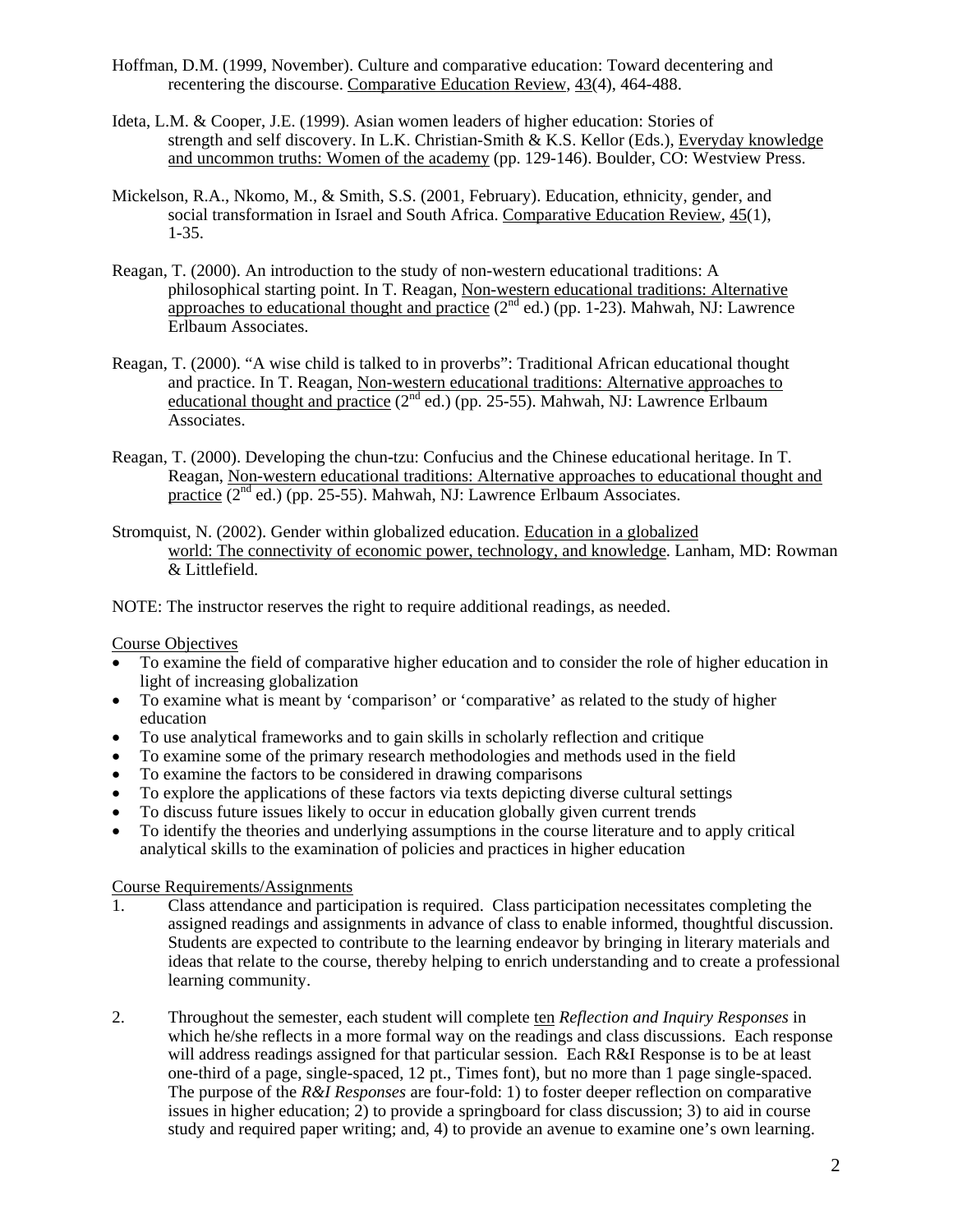Be sure to proofread your responses for appropriate grammar, spelling, and cohesive sentence structure.

3. Each student will be expected to complete a major final paper on some aspect of higher education from a comparative perspective. The higher education topic is to be identified early in the semester to allow one sufficient time to research the topic adequately. If you should have questions concerning the appropriateness of the topic, please contact the instructor before beginning the research. A number of smaller required assignments will enable each student to complete the major final paper.

# About the Major Comparative Education Final Paper:

Students should choose a higher education topic that: (1) holds their interest; (2) has some comparative aspect to it; and, (3) cuts across national boundaries (i.e., international in character). Choose a higher education issue/topic of local or national nature and explore it in a more international context. Students from other nations might choose a significant issue from their own nation and examine it in terms of its currency in the United States and/or other countries. Other variations are possible.

Whatever topic chosen, however, it should not merely be reported in descriptive or summary fashion. Rather, one should take considerable care to critically analyze the issue/topic in comparative, historical and current terms.

Paper requirements: 15 full-18 pages of text, typed, double-spaced, 1 inch margins, using 12 point, Times font. Include an additional cover page and a works cited bibliography (i.e., reference list).

# Five Grading Criteria for the Major Final Paper:

- 1. The clarity of the higher education issue or topic you choose to examine.
- 2. The degree to which you provide evidence to support your point of view.
- 3. The cross-national and comparative nature of the paper.
- 4. The clarity of your writing, including organization, proper grammar, and spelling. NOTE: The instructor does take into account those students who are working in a second language and will assist them in every possible manner to achieve a quality paper.
- 5. Paper must follow APA (American Psychological Association) style guidelines for both intext documentation and the works cited bibliography.

The final paper is due Monday, April 26, 2004 at the beginning of the class session (i.e., 1:00 PM).

To assist you in the completion of the major paper for this course, a number of smaller assignments will constitute process-oriented steps toward the final paper. Specifically, each student will:

- 1) identify a higher education topic in international context;
- 2) conduct a thorough literature search via computer data bases, library research, and world wide web;
- 3) create a working bibliography (i.e., "works consulted bibliography") citing the works you found from your literature search;
- 4) obtain actual articles, book chapters, and other materials to read;
- 5) share your preliminary research findings via an informal class presentation;
- 6) identify major themes found in your research;
- 7) write final paper organized via these themes; and
- 8) present your final comparative higher education paper via a formal class presentation.

# Grading for the Course

Grading for this course will be done on an A-F basis and will conform to Bowling Green State University's grading policies. All students are responsible for following the Academic Honesty Policy of BGSU. "The minimum penalty for academic dishonesty including, but not limited to plagiarism, is to receive no credit for the assignment paper or academic activity. Every instance of academic dishonesty will be reported to the dean."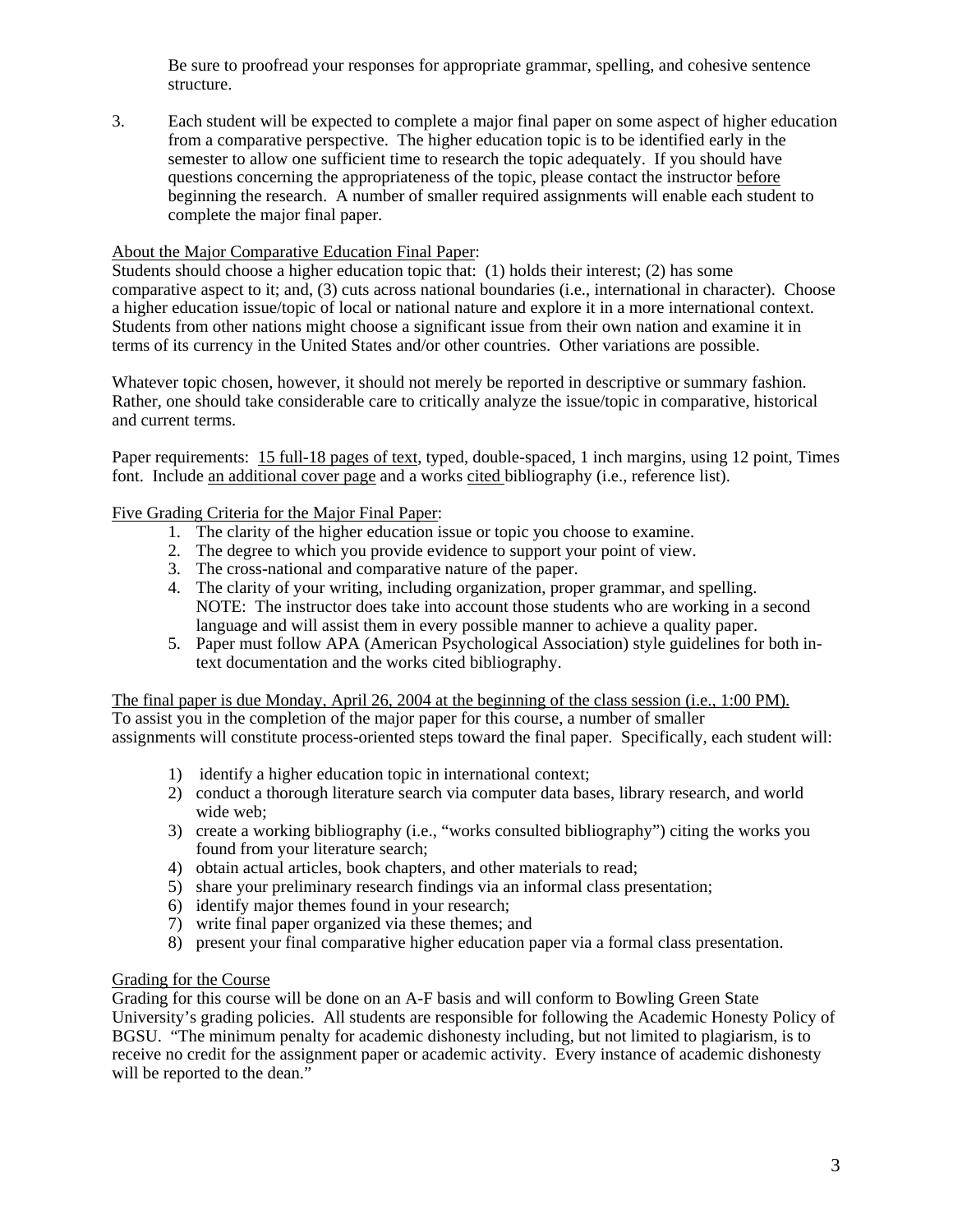| <b>Class Attendance, Advanced Preparation, and</b><br><b>Professional Class Contributions to</b>                                       |                                                                                                                                                                                                                                                                                                                                                                                                                                                                     |                                                | 28  |  |
|----------------------------------------------------------------------------------------------------------------------------------------|---------------------------------------------------------------------------------------------------------------------------------------------------------------------------------------------------------------------------------------------------------------------------------------------------------------------------------------------------------------------------------------------------------------------------------------------------------------------|------------------------------------------------|-----|--|
| <b>Enhance Learning</b>                                                                                                                |                                                                                                                                                                                                                                                                                                                                                                                                                                                                     |                                                |     |  |
| prior to the class period.                                                                                                             | There are 14 class sessions; each session is worth two points<br>(1 point for attendance and 1 point for class participation,<br>advanced preparation, and professional contributions in both<br>small and large group work, etc.). An absence means (-2 points)<br>for that day. To obtain advanced preparation/participation points,<br>students must have their Reflection and Inquiry Responses completed                                                       |                                                |     |  |
| <b>Reflection and Inquiry Responses</b><br>Please number and date each response.                                                       | The purpose of the R&I Responses are to foster personal and<br>professional reflection on the readings and class discussions,<br>as well as to pose and try to answer questions generated from<br>the readings and course. There are ten responses (each response is<br>worth 5 points possible). Length requirement per paper:<br>one-third of a typewritten page, single-spaced, 12 pt., Times font).<br>Responses are due at the beginning of the class session. |                                                | 50  |  |
| <b>Identification of Higher Education Topic in International</b><br><b>Conducted</b><br>names of educational journals consulted, etc.) | <b>Context &amp; Brief Write-up of Literature Search</b><br>(i.e., statement of the higher education issue you will examine in<br>your major paper, identification of the countries you will examine,<br>computer data bases used, subject descriptors used,<br>world wide web sites visited, library materials gathered,                                                                                                                                           |                                                | 10  |  |
| <b>Working Bibliography</b>                                                                                                            | (i.e., "works consulted bibliography") citing the works<br>found from literature search and applicable to your paper                                                                                                                                                                                                                                                                                                                                                |                                                | 10  |  |
| <b>Informal Presentation of Preliminary Research Findings</b><br>other materials you are reading and using)                            | (bring at least two samples of actual articles, book chapters, and                                                                                                                                                                                                                                                                                                                                                                                                  |                                                | 12  |  |
| <b>Written Comparative Higher Education Final Paper</b>                                                                                | (organized by major themes found in your research)                                                                                                                                                                                                                                                                                                                                                                                                                  |                                                | 100 |  |
| <b>Formal Class Presentation of Final Paper</b>                                                                                        |                                                                                                                                                                                                                                                                                                                                                                                                                                                                     |                                                | 20  |  |
|                                                                                                                                        |                                                                                                                                                                                                                                                                                                                                                                                                                                                                     | Total possible points:                         | 230 |  |
| 90-100%<br>80-89%<br>70-79%<br>60-69%<br>Below 60%                                                                                     | $(207-230 \text{ points})$<br>$(184-206)$<br>$(161-183)$<br>$(138-160)$<br>(Below 138)                                                                                                                                                                                                                                                                                                                                                                              | A<br>$\bf{B}$<br>$\mathcal{C}$<br>D<br>Failing |     |  |

NOTE: Any student needing special learning accommodations, please contact the instructor immediately at the beginning of the course.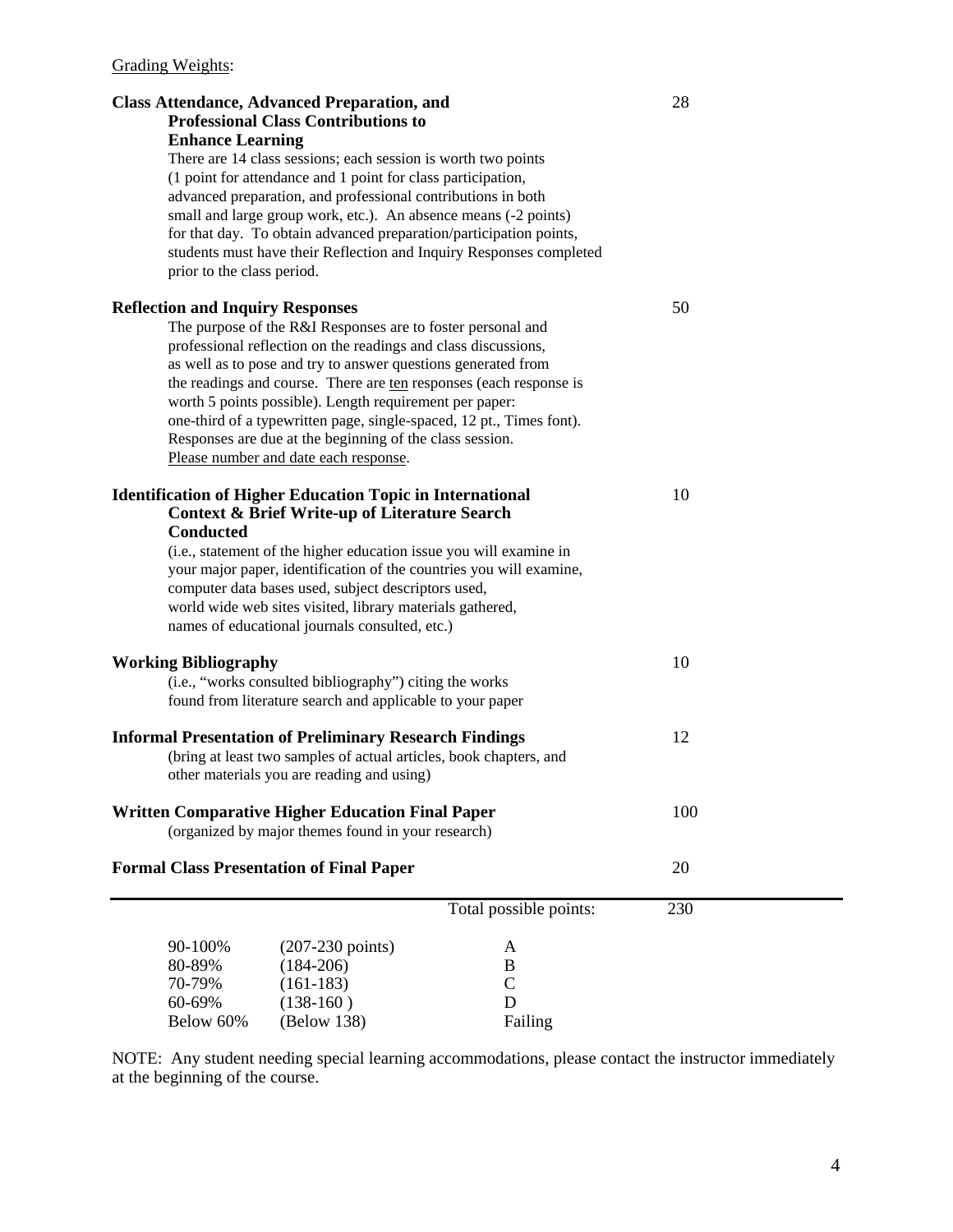## **COURSE OUTLINE AND READINGS**

| <b>Getting Acquainted and Building a Learning Community</b><br>Introduction to course; Review syllabus, including course readings,<br>assignments, and grading procedures; Discussion on the purposes of education and                                                                                                                                                                                                                                                                                                                                                                                          |
|-----------------------------------------------------------------------------------------------------------------------------------------------------------------------------------------------------------------------------------------------------------------------------------------------------------------------------------------------------------------------------------------------------------------------------------------------------------------------------------------------------------------------------------------------------------------------------------------------------------------|
|                                                                                                                                                                                                                                                                                                                                                                                                                                                                                                                                                                                                                 |
| implications for higher education                                                                                                                                                                                                                                                                                                                                                                                                                                                                                                                                                                               |
| No Class; Martin Luther King Jr. Day                                                                                                                                                                                                                                                                                                                                                                                                                                                                                                                                                                            |
| Introduction to the Field of Comparative and International Education and<br><b>Beginning Examination of Theories of National Development</b>                                                                                                                                                                                                                                                                                                                                                                                                                                                                    |
| Comparative higher education: Definitions, approaches, general theories, and an<br>overview of the field                                                                                                                                                                                                                                                                                                                                                                                                                                                                                                        |
| Readings:<br>Text: Kubow & Fossum (2003). Chapter 1: Comparative Education & Ch. 2: Theory in<br>Comparative Education.                                                                                                                                                                                                                                                                                                                                                                                                                                                                                         |
| <b>REFLECTION &amp; INQUIRY RESPONSE #1 DUE</b>                                                                                                                                                                                                                                                                                                                                                                                                                                                                                                                                                                 |
| <b>Globalization, Development, and Higher Education</b>                                                                                                                                                                                                                                                                                                                                                                                                                                                                                                                                                         |
| Defining 'development', continuing examination of the theories of development,<br>considering the role of higher education in development; Reflecting on the nature of<br>comparison                                                                                                                                                                                                                                                                                                                                                                                                                            |
| Readings:<br>*Reagan, T. (2000). An introduction to the study of non-western educational<br>traditions: A philosophical starting point. In T. Reagan, Non-western<br>educational traditions: Alternative approaches to educational thought and<br>practice (2 <sup>nd</sup> ed.) (pp. 1-23). Mahwah, NJ: Lawrence Erlbaum Associates.<br>*Altbach, P.G. (1998). The university as center and periphery. In Altbach, P.,<br>Comparative higher education: Knowledge, the university, and development<br>(pp. 29-54). Hong Kong China: Comparative Education Research Centre, The                                 |
| University of Hong Kong.                                                                                                                                                                                                                                                                                                                                                                                                                                                                                                                                                                                        |
| <b>REFLECTION &amp; INQUIRY RESPONSE #2 DUE</b>                                                                                                                                                                                                                                                                                                                                                                                                                                                                                                                                                                 |
| <b>Higher Education in an African Context</b>                                                                                                                                                                                                                                                                                                                                                                                                                                                                                                                                                                   |
| Readings:<br>*Reagan, T. (2000). "A wise child is talked to in proverbs": Traditional<br>African educational thought and practice. In T. Reagan, Non-western<br>educational traditions: Alternative approaches to educational thought and<br>practice (2 <sup>nd</sup> ed.) (pp. 25-55). Mahwah, NJ: Lawrence Erlbaum Associates.<br>*Badsha, N. & Harper, A. (2000). South African higher education: Diversity<br>overview. In E.F. Beckham (Ed.), Diversity, democracy, and higher education:<br>A view from three nations (pp. 11-31). Washington, DC: Association of<br>American Colleges and Universities. |
|                                                                                                                                                                                                                                                                                                                                                                                                                                                                                                                                                                                                                 |

 \*Mickelson, R.A., Nkomo, M., & Smith, S.S. (2001, February). Education, ethnicity, gender, and social transformation in Israel and South Africa. Comparative Education Review, 45(1), 1-35.

# **REFLECTION & INQUIRY RESPONSE #3 DUE**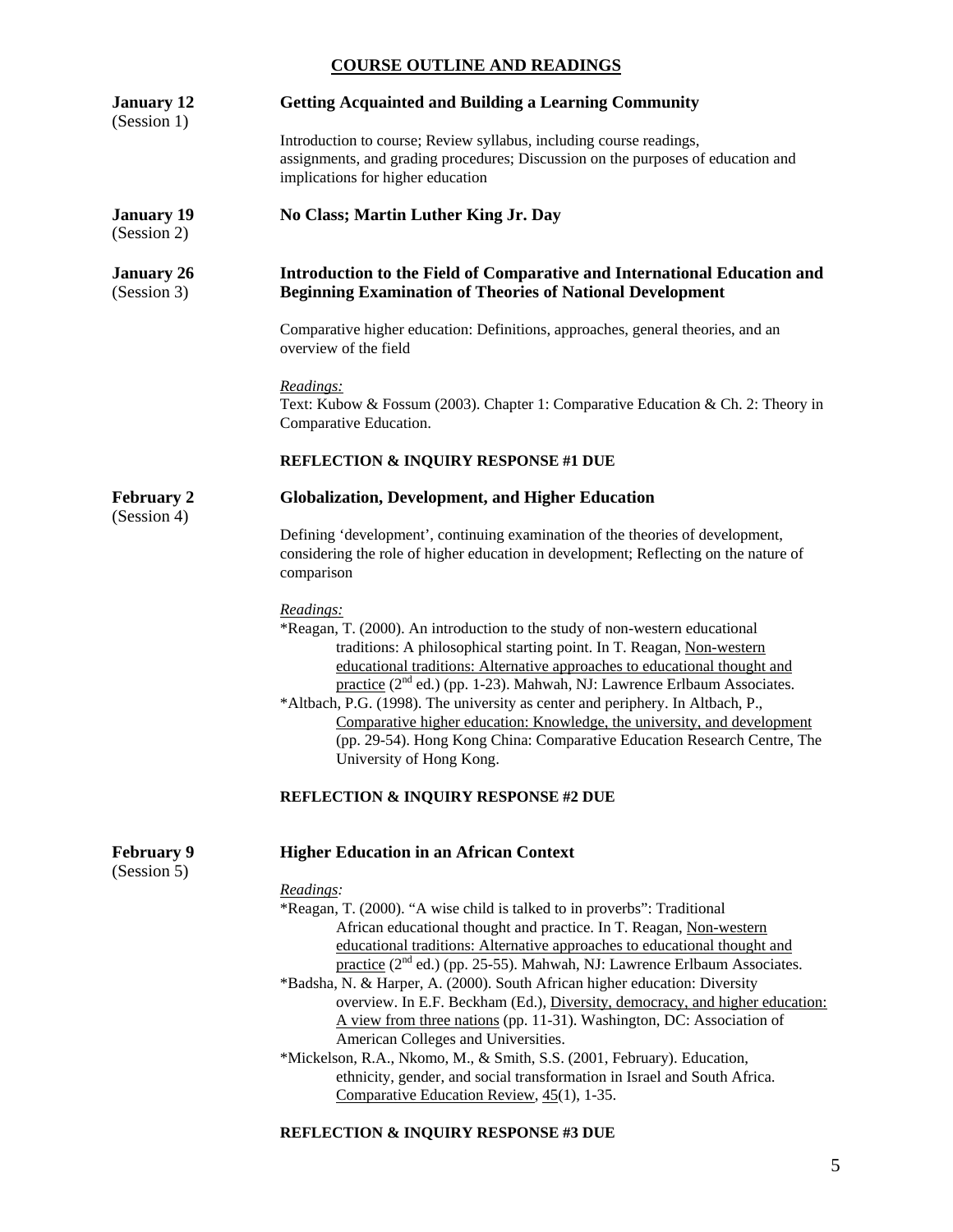| <b>February 16</b><br>(Session 6) | <b>Women, Higher Education, and Development</b>                                                                                                                                                                                                                                                      |  |  |  |
|-----------------------------------|------------------------------------------------------------------------------------------------------------------------------------------------------------------------------------------------------------------------------------------------------------------------------------------------------|--|--|--|
|                                   | Readings:                                                                                                                                                                                                                                                                                            |  |  |  |
|                                   | *Ideta, L.M. & Cooper, J.E. (1999). Asian women leaders of higher education: Stories of<br>strength and self discovery. In L.K. Christian-Smith & K.S. Kellor (Eds.),<br>Everyday knowledge and uncommon truths: Women of the academy (pp. 129-<br>146). Boulder, CO: Westview Press.                |  |  |  |
|                                   | * Stromquist, N. (2002). Gender within globalized education. Education in a globalized<br>world: The connectivity of economic power, technology, and knowledge.                                                                                                                                      |  |  |  |
|                                   | Lanham, MD: Rowman & Littlefield.                                                                                                                                                                                                                                                                    |  |  |  |
|                                   | Text: Kubow & Fossum (2003). Ch. 4: Educational Access and Opportunity<br><b>REFLECTION &amp; INQUIRY RESPONSE #4 DUE</b>                                                                                                                                                                            |  |  |  |
|                                   |                                                                                                                                                                                                                                                                                                      |  |  |  |
|                                   | <b>CHOSEN TOPIC AND LITERATURE SEARCH WRITE-UP DUE</b>                                                                                                                                                                                                                                               |  |  |  |
| <b>February 23</b>                | <b>Higher Education in an Asian Context</b>                                                                                                                                                                                                                                                          |  |  |  |
| (Session 7)                       |                                                                                                                                                                                                                                                                                                      |  |  |  |
|                                   | Readings:<br>*Altbach, P.G. (1998). Twisted roots: The Western impact on Asian higher education. In<br>Altbach, P., Comparative higher education: Knowledge, the university, and<br>development (pp. 55-80). Hong Kong China: Comparative Education Research<br>Centre, The University of Hong Kong. |  |  |  |
|                                   | *Reagan, T. (2000). Developing the chun-tzu: Confucius and the Chinese<br>educational heritage. In T. Reagan, Non-western educational traditions:<br>Alternative approaches to educational thought and practice $(2^{nd}$ ed.) (pp. 25-55).<br>Mahwah, NJ: Lawrence Erlbaum Associates.              |  |  |  |
|                                   | Text: Kubow & Fossum (2003). Ch. 3: Purposes of Schooling                                                                                                                                                                                                                                            |  |  |  |
|                                   | <b>REFLECTION &amp; INQUIRY RESPONSE #5 DUE</b>                                                                                                                                                                                                                                                      |  |  |  |
|                                   | <b>WORKING BIBLIOGRAPHY DUE</b>                                                                                                                                                                                                                                                                      |  |  |  |
| <b>March 1</b><br>(Session 8)     | <b>Educational Influences in a European Context</b>                                                                                                                                                                                                                                                  |  |  |  |
|                                   | Readings:<br>Text: Kubow & Fossum (2003). Ch. 5: Education Accountability and Authority                                                                                                                                                                                                              |  |  |  |
|                                   | <b>REFLECTION &amp; INQUIRY RESPONSE #6 DUE</b>                                                                                                                                                                                                                                                      |  |  |  |
| March 8                           | <b>No Class; Spring Recess</b>                                                                                                                                                                                                                                                                       |  |  |  |
|                                   |                                                                                                                                                                                                                                                                                                      |  |  |  |
| March 15<br>(Session 9)           | <b>INFORMAL PRESENTATIONS OF PRELIMINARY RESEARCH</b><br><b>FINDINGS</b>                                                                                                                                                                                                                             |  |  |  |
|                                   | Class session devoted to the sharing of your preliminary findings from library<br>research                                                                                                                                                                                                           |  |  |  |